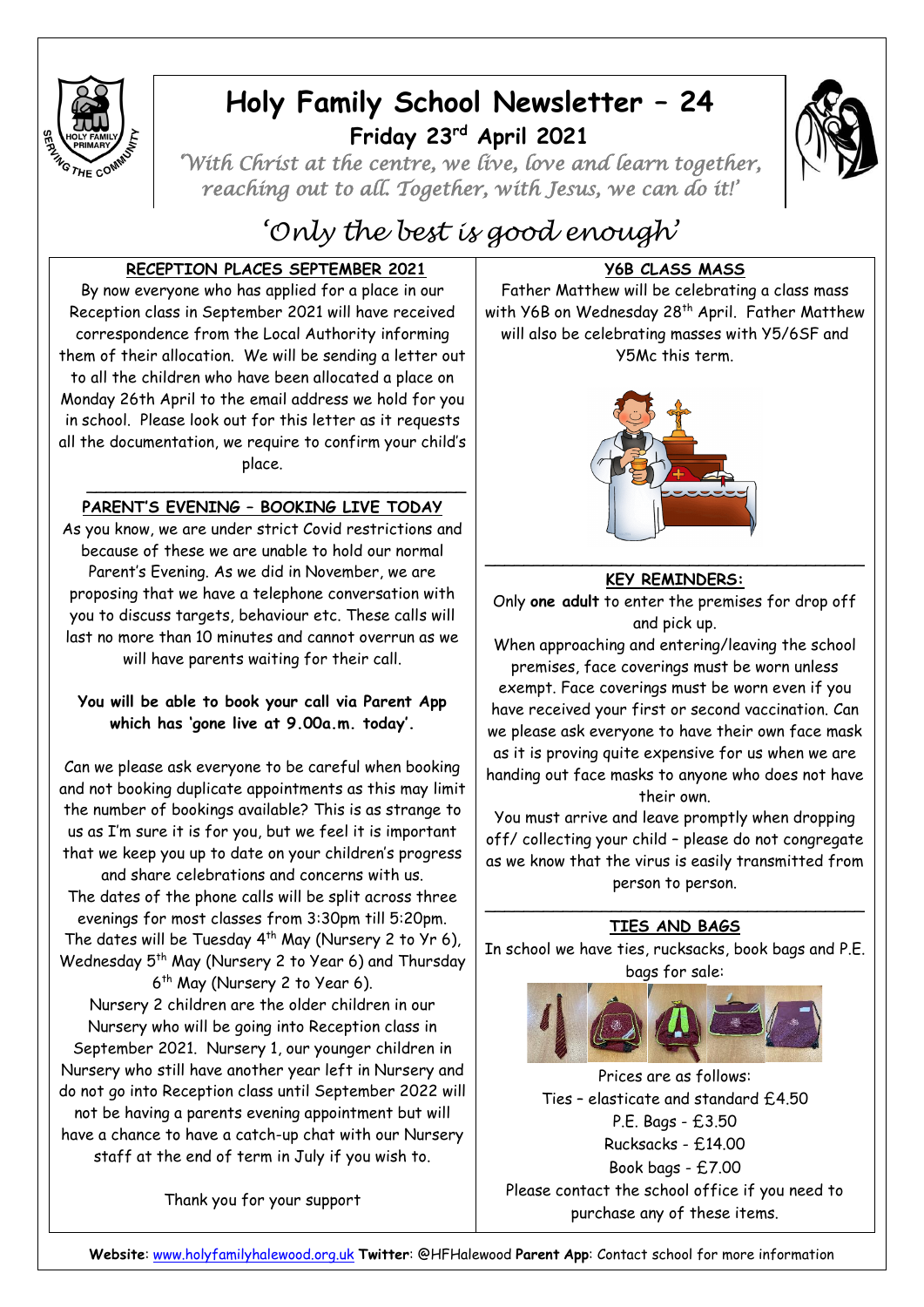## **ST. GEORGE'S DAY**

Once again, our children all looked wonderful in their 'red and white' clothes and accessories to support St. George's Day.

Thank you all for getting involved in this event.



## $\overline{\phantom{a}}$  , and the contract of the contract of the contract of the contract of the contract of the contract of the contract of the contract of the contract of the contract of the contract of the contract of the contrac **BREAKFAST CLUB**

We still have places available in our school breakfast club. The breakfast club is a great childcare offer and helps many working parents. Our breakfast club offers a healthy substantial breakfast for all children from Reception class up to Year 6 and is still only priced at £2.50 for the first child and £2.00 for any additional siblings. Please contact the school office if you would like to enquire about our breakfast club.



## **READING AT HOME**

As parents you are your child's first educators. You play a crucial part in helping us to get your child where they need to be in reading. Reading is a fundamental part of your child's learning and reading gives them the skills to access all lessons. We have invested a lot of money in reading materials both on-line and a book scheme. We need your support by reading regularly with your child. Teachers will continue to monitor home reading and have full access to who is reading the eBooks allocated on the Oxford Owl reading portal.



## **TWITTER**

Did you know you can get notifications when we tweet any news by clicking on the 'bell logo' on our Twitter homepage @HFHalewood. It's the icon with the bell and + sign inside the circle at the top of the page.



## **REPORTING ABSENCES**

All parents must report their child's absence using the Parent App rather than phoning the school.

Please update Parent App at weekends and not to the school email as we have constant access to Parent App messages but not emails. We would really appreciate this as we then do not have to phone families via our first morning response calls and it will also free up our telephone lines too.

**If your child is ill or feeling unwell in any way (regardless of symptoms) please do not send them to school.**

**If your child or anyone in your household displays any symptoms of coronavirus you must not send your child to school.**

#### \_\_\_\_\_\_\_\_\_\_\_\_\_\_\_\_\_\_\_\_\_\_\_\_\_\_\_\_\_\_\_\_\_\_\_\_\_\_\_ **MUSICAL INSTRUMENTS**

Can all children who have instrumental lessons in school (years 5 and 6) please ensure that they bring their instruments into school on the day they have their lessons. It is important that the children are engaged and able to participate in these lessons on a

weekly basis.

**MUSICAL INSTRUMENT SOUNDS** 



# **P.E. KITS**

Please make a note of the PE days for your child's class for the rest of this term. Some of the days may have changed due to timetable changes for PPA with Mr Dooley etc for this term.

**Rec D and Rec M** – Wednesday **Yr 1W** – Tuesday and Thursday **Yr 1/2J** – Tuesday and Thursday **Yr 2ON** – Tuesday and Thursday **Yr 3M** – Tuesday and Friday **Yr 3/4W** – Monday and Friday **Yr 4D** – Monday and Thursday **Yr 5Mc** – Wednesday and Friday **Yr 5/6SF** – Monday and Wednesday **Yr 6B** – Monday and Friday PLEASE NOTE THE CHANGES TO THE P.E. DAYS FOR YEAR 3M AND YEAR 3/4W FROM LAST WEEK'S

**NEWSLETTER** 

#### $\overline{\phantom{a}}$  , and the contract of the contract of the contract of the contract of the contract of the contract of the contract of the contract of the contract of the contract of the contract of the contract of the contrac **SUNCREAM**

As the weather is starting to warm up, can we please remind all parents to put sun cream on your child. The children can also wear a sunhat for outdoor play, please make sure to put their name inside.